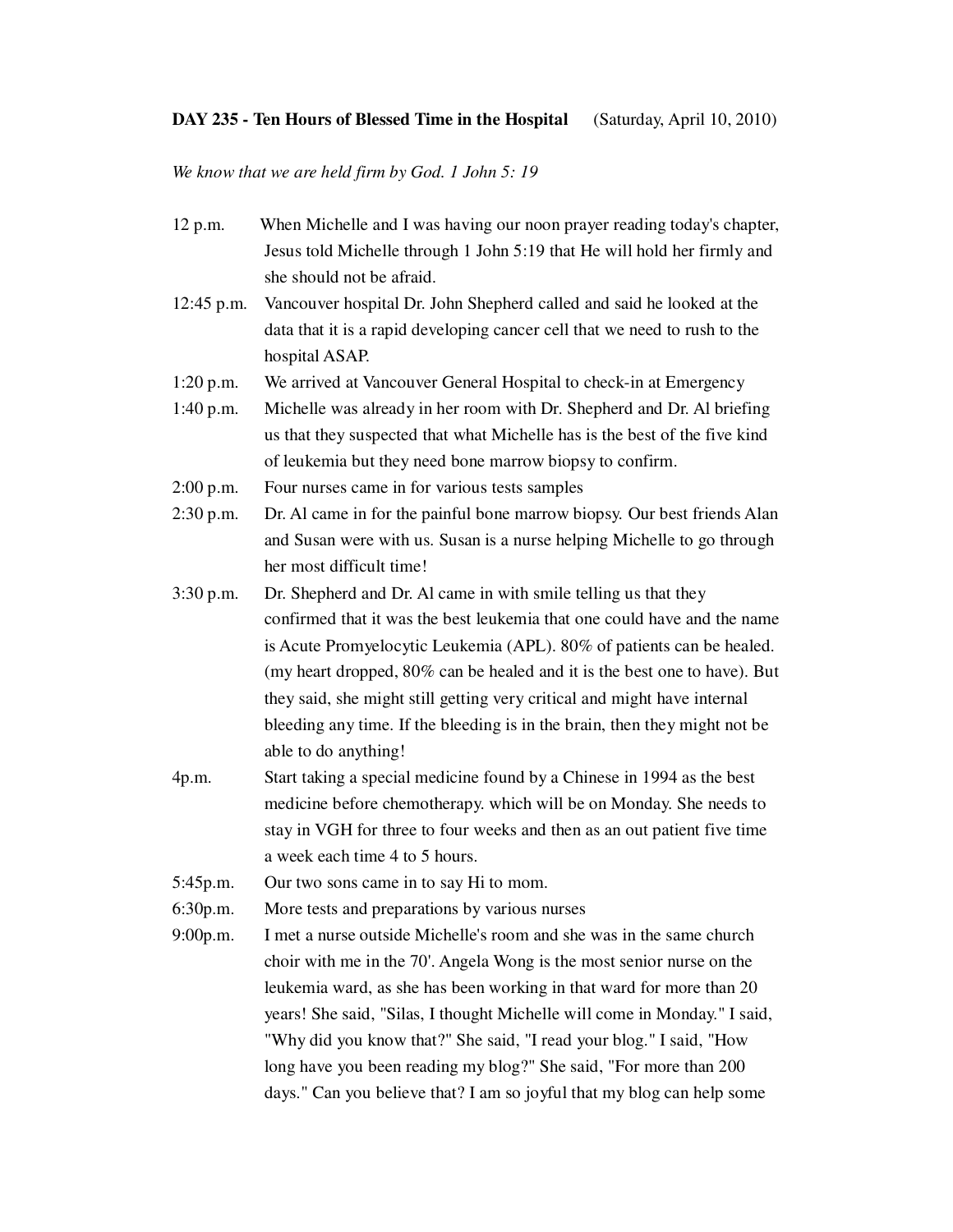## Christians so that they can use this daily to be close to Jesus! 10:00 p.m. Michelle and I had our evening prayer and I left the hospital with a thankful heart!

Please do not visit Michelle, for these three weeks will be very critical. Especially from this coming Monday to Wednesday. If she can get through then, she can be completely healed. Please pray for that! And please pray that Michelle will not have a strong reaction during the chemo period like vomiting, losing of hair, etc.

Indeed Michelle has been firmly held by Jesus for the past many hours. It is such a blessing that she heard from Jesus personally before everything. Wonderful things happened. I asked her when we walked in the hospital, "Are you afraid?" She said, "Yes, of course. I was shaking from within!" I praise the Lord for holding her so that she didn't shake anymore once she stepped in the hospital.

Thank you for all your prayers and fasting that we get through this first hurdle!

Dear Lord Jesus,

Thank you for telling Michelle that you would hold her firmly before everything happened. Cover her with your blood and heal her. In Jesus name I pray. Amen.

## **DAY 236 - Walk in Love (Sunday, April 11, 2010)**

As you have heard from the beginning, his command is that you walk in love. 2 John 6

"Walk in love"! An hour ago I walked my wife Michelle from her ward to the operating room so that they can put a tube through her chest to her heart to get ready for the chemotherapy tomorrow morning. That walk is really a walk in love! I have never been so in love with Michelle since we dated each other early in 1981!

What Michelle heard today from Jesus of this chapter is so wonderful. She said, "Normally verse three means little to me but today it was such a powerful comfort to me that Jesus told me 'grace, mercy and peace from God the Father and from Jesus Christ, the Father's Son, will be with us in truth and love.'